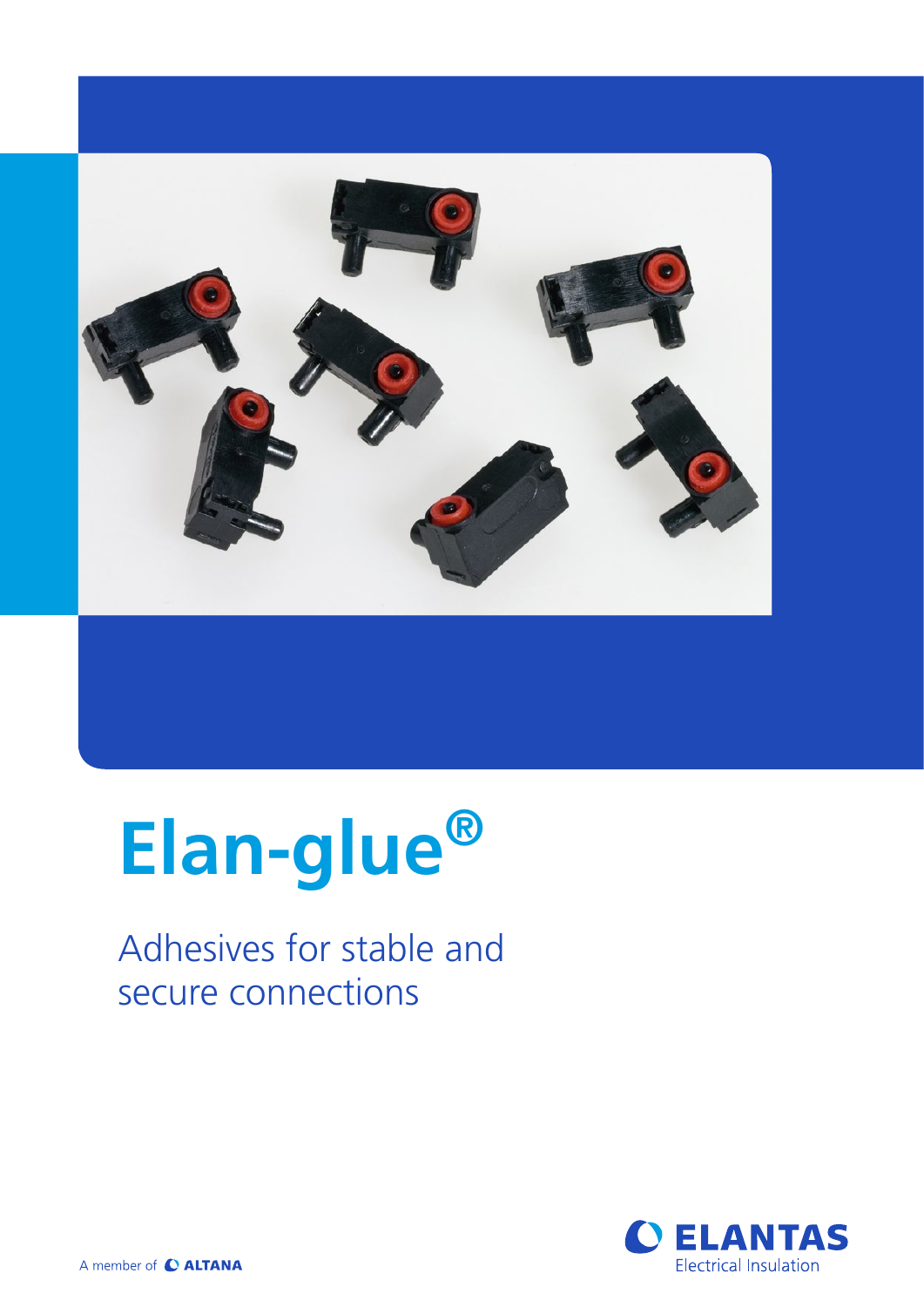Adhesives of the Elan-glue® product line are available in a ln addition, the electrical insulating properties are excellent highly filled and an unfilled version. The viscosities range from and feature a very good adhesion to the materials commonly 400 mPas to 100,000 mPas. For the accurate application of used in industry and electronics manufacturing, such as copadhesive beads, thixotropic products are also offered, with per, FR4, quartz, aluminum, PC, PP, PET, PA and PBT. which layer thicknesses of up to 2000μm can be achieved.

## **Electronic Applications**









Sealing Thermal Management

#### **ADHESIVES FOR INDUSTRIAL AND ELECTRONIC APPLICATION**

| Elan-glue <sup>®</sup> |                           |                         |                | temperature<br>range [°C] | viscosity<br>[Pas] | Tq<br>$I^{\circ}$ Cl | [a/cm <sup>3</sup> ] | density curing conditons<br>exsample                                                         |                                                                                                         |
|------------------------|---------------------------|-------------------------|----------------|---------------------------|--------------------|----------------------|----------------------|----------------------------------------------------------------------------------------------|---------------------------------------------------------------------------------------------------------|
| AC 1611                | Constructional            | UV cure                 | 1k             | $-20100$                  | 0.4                | $45 - 70$            | 1.08                 | 65mW/cm <sup>2</sup> @10s                                                                    | semi hard; glass/metal for m <sup>2</sup> ; glass/glass; UV stable                                      |
| AC 1631                | Constructional            | UV cure                 | 1k             | $-20100$                  | 1.7                | 60-75                | 1.1                  | 65mW/cm <sup>2</sup> @10s                                                                    | non-polar plastic to be joint eachother; (like PE, PP,<br>PS, PVC etc.) or to glass or metal; UV stable |
| AC 1650                | Constructional            | UV cure                 | 1k-thixothrope | $-20100$                  | 14                 | $>150$               |                      | 1.05 65mW/cm <sup>2</sup> @10s                                                               | polar plastic to be joint eachother (like PC; PMMA,<br>ABS, SAN, etc.) or to glass or metal; UV stable  |
| AR 4510                | Constructional            | Thermal cure            | 2k-thixothrope | $-4090$                   | $\overline{1}$     | 55-60                |                      | 1.12 $\overline{\smash{\big)}\smash{\mathsf{8} \mathsf{h} \mathsf{Q} \mathsf{R} \mathsf{T}}$ | acceleleration with T; metal/glass/ceramic                                                              |
| AR 4800 N              | Constructional            | Moisture cure           | 1k             | $-5090$                   | 2.4                |                      | 1.05                 | 24h@RT                                                                                       |                                                                                                         |
| AR 4820 N              | Constructional            | Moisture cure           | 1k             | $-45100$                  | $7^{\circ}$        |                      | 0.99                 | 24h@RT                                                                                       | PA//rubber                                                                                              |
| AR 4822 N              | Constructional            | Moisture cure           | 1k             | $-45100$                  | 15 <sup>2</sup>    |                      | 0.98                 | 24h@RT                                                                                       | PA//rubber                                                                                              |
| AR 4824 N              | Constructional            | Moisture cure           | 1k             | $-50100$                  | 16                 |                      | 1.1                  | 24h@RT                                                                                       | flexible fixing of condensators                                                                         |
| AR 4826 N              | Constructional            | Moisture cure           | 1k-thixothrope | $-50100$                  | thixothrope        |                      | 1.1                  | 24h@RT                                                                                       | flexible fixing of condensators                                                                         |
| AR 4828 N              | Constructional            | Moisture cure           | 1k-thixothrope | $-50100$                  | thixothrope        |                      | 1.1                  | 24h@RT                                                                                       | flexible fixing of condensators                                                                         |
| SA 7535                | Sealing                   | Thermal cure            | 2k-thixothrope | $-40180$                  | 50                 |                      | 1.48                 | 1h@85°C                                                                                      | Sealing / Adhesive for housings                                                                         |
| EP 5611                | Glob Top                  | UV cure<br>Thermal cure | 1k-thixothrope | $\dots$ 150               | 32.5               | 150                  | 1.63                 | 50mW/cm <sup>2</sup><br>UVA@3s+RT<br>or 2h@120°C                                             | metal/plastic/glass<br>$CTE < Tg = 41$ ppm<br>dispensing-UV-fixing                                      |
| EP 5320                | Glob Top                  | Thermal cure            | 1k or 2k       |                           | 17                 | 132                  | 1.7                  | $  > 130^{\circ}$ C                                                                          | ceramic/EP-glass cloth<br>chlorine <5 ppm; 1mbar vacuum                                                 |
| EP 5310                | Glob Top<br>Surface Mount | Thermal cure            | 1k-thixothrope | $\dots$ 150               | 25                 | 122                  | 1.6                  | 2h@150°C                                                                                     | RT and vacuum                                                                                           |
| EP 5311                | Surface Mount             | Thermal cure            | 1K             | $-20150$                  | 170                | 125                  |                      | 1h@120°C                                                                                     | fast fixing; Yield point                                                                                |
| EP 5350                | Surface Mount             | Thermal cure            | 1k-thixothrope | $\dots$ 130               | 7.75               | 40-50                | 1.2                  | $  > 80^{\circ}$ C                                                                           | glass/glass; glass/metall; polar plastic                                                                |
| EP 5610                | Surface Mount             | UV cure<br>Thermal cure | 1k             |                           | $\overline{1}$     | 125                  | 1.2                  | 150mW/cm <sup>2</sup><br>UVA@5s+RT<br>or 1h@150°C                                            | metal/plastic/glass<br>$CTE < Tg = 70$ ppm<br>dispensing-UV-fixing                                      |
| EP 5330                | Underfill                 | Thermal cure            | 1k             |                           | 20                 |                      | 1.6                  | 190°C@15s                                                                                    | chlorine <5 ppm; geltime6d@RT                                                                           |
| EP 5331                | Underfill                 | Thermal cure            | 1k             | $\dots$ 150               | 25                 | 122                  | 1.6                  | $  > 130^{\circ}$ C                                                                          | $CTE < Tg = 58$ ppm                                                                                     |
| EP 5332                | Underfill                 | Thermal cure            | 1k             | $\dots$ 150               | 41                 | 150                  | 1.45                 | 0,5h@130°C                                                                                   | chlorine <5ppm<br>relay, LCP                                                                            |
| EP 5340                | Thermal<br>Management     | Thermal cure            | 1k             |                           | 100                | 115                  | 2.3                  | 3h@120°C                                                                                     | 1W/mK; geltime6d@RT                                                                                     |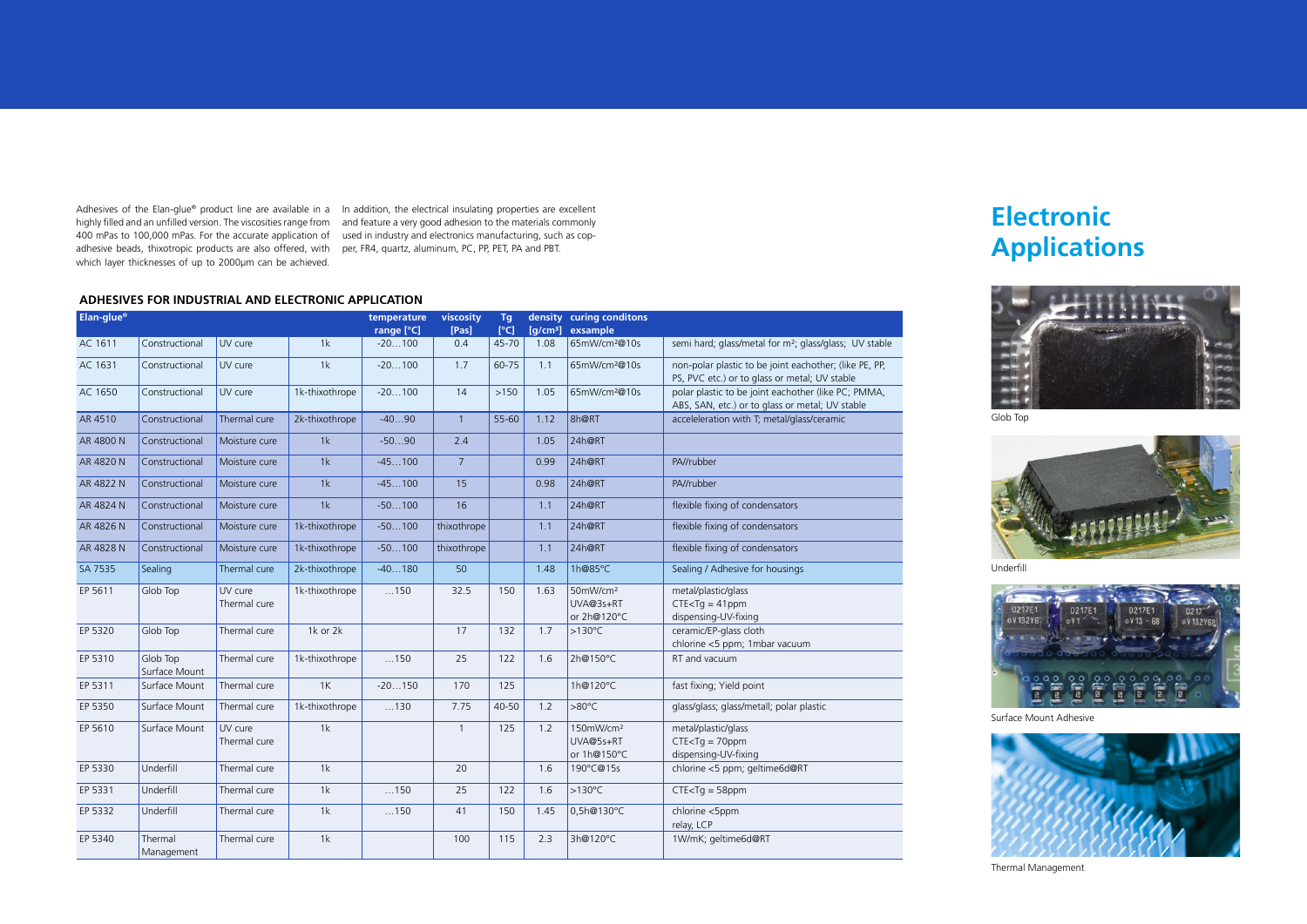Elan-glue ® adhesives are developed in close cooperation with the customer. In this way, products tailored for individual requirements can be made.

The materials, based on polyurethane, acrylic, epoxy and silicone, are universally applicable and create stable and secure connections bonding for plastics, metals, glass and composite materials. Elan-glue ® adhesives are also available in solvent-free design, so that no volatile organic compounds (VOC) are released.

The product range covers thermosetting adhesives with very good temperature resistance, as well as high long-time strength to withstand even large impacts. In addition, a wide range of UV-curing materials, which ensure a very fast hardening, is avail able. Further processing is then immediately possible.

The one-component-glue Elan-glue ® adhesives are easy and reliably to apply with standard 1K-dosing devices. Through reliable manufacturing process they are perfectly suited for series production. The adhesives can be applied accurately with short cycle times, so that the efficiency in the automated manufacturing process can be greatly increased.

#### **Elan-glue ® Adhesives**

## **Industrial Applications**





#### **ADHESIVE MATRIX FOR SEVERAL SURFACES**



Constructional Metal



Constructional Rubber



| <u>IIIUUSU Idl</u>            |                  | Elan-glue Elan-glue Elan-glue Elan-glue Elan-glue Elan-glue Elan-glue Elan-glue Elan-glue Elan-glue<br>AC 1611 AC 1631 EP 5310 EP 5311 EP 5320 EP 5331 EP 5332 EP 5340 EP 5610 EP 5611 |  |  |  |  |  |  |  |
|-------------------------------|------------------|----------------------------------------------------------------------------------------------------------------------------------------------------------------------------------------|--|--|--|--|--|--|--|
| <b>Applications</b>           | Quartzglass      |                                                                                                                                                                                        |  |  |  |  |  |  |  |
|                               | Quartzglass      |                                                                                                                                                                                        |  |  |  |  |  |  |  |
|                               | Quartzglass      |                                                                                                                                                                                        |  |  |  |  |  |  |  |
|                               | AlMgSi05/F22     |                                                                                                                                                                                        |  |  |  |  |  |  |  |
|                               | AlCuMg1          |                                                                                                                                                                                        |  |  |  |  |  |  |  |
|                               | Quartzglass      |                                                                                                                                                                                        |  |  |  |  |  |  |  |
|                               | AlCuMg1          |                                                                                                                                                                                        |  |  |  |  |  |  |  |
|                               | AlMgSi05/F22     |                                                                                                                                                                                        |  |  |  |  |  |  |  |
|                               | FR4              |                                                                                                                                                                                        |  |  |  |  |  |  |  |
| UV-Adhesive                   | AlMgSi05/F22     |                                                                                                                                                                                        |  |  |  |  |  |  |  |
|                               | FR4              |                                                                                                                                                                                        |  |  |  |  |  |  |  |
|                               | Quartzglass      |                                                                                                                                                                                        |  |  |  |  |  |  |  |
|                               | PA66 GF30        |                                                                                                                                                                                        |  |  |  |  |  |  |  |
|                               | Quartzglass      |                                                                                                                                                                                        |  |  |  |  |  |  |  |
|                               | <b>PA66 GF30</b> |                                                                                                                                                                                        |  |  |  |  |  |  |  |
|                               | AlMgSi05/F22     |                                                                                                                                                                                        |  |  |  |  |  |  |  |
|                               | PET              |                                                                                                                                                                                        |  |  |  |  |  |  |  |
| Constructional Metal/Plastic  | AlMgSi05/F22     |                                                                                                                                                                                        |  |  |  |  |  |  |  |
|                               | PET              |                                                                                                                                                                                        |  |  |  |  |  |  |  |
|                               | Quartzglass      |                                                                                                                                                                                        |  |  |  |  |  |  |  |
|                               | PET              |                                                                                                                                                                                        |  |  |  |  |  |  |  |
|                               | PET              |                                                                                                                                                                                        |  |  |  |  |  |  |  |
|                               | PP               |                                                                                                                                                                                        |  |  |  |  |  |  |  |
|                               | AlMgSi05/F22     |                                                                                                                                                                                        |  |  |  |  |  |  |  |
|                               | PP               |                                                                                                                                                                                        |  |  |  |  |  |  |  |
|                               | Quartzglass      |                                                                                                                                                                                        |  |  |  |  |  |  |  |
| Constructional Rubber/Plastic | PBT GF20         |                                                                                                                                                                                        |  |  |  |  |  |  |  |
|                               | Quartzglass      |                                                                                                                                                                                        |  |  |  |  |  |  |  |
|                               | PBT GF 20        |                                                                                                                                                                                        |  |  |  |  |  |  |  |
|                               | AlMgSi05/F22     |                                                                                                                                                                                        |  |  |  |  |  |  |  |
|                               | PC               |                                                                                                                                                                                        |  |  |  |  |  |  |  |
|                               | Quartzglass      |                                                                                                                                                                                        |  |  |  |  |  |  |  |
|                               | PC               |                                                                                                                                                                                        |  |  |  |  |  |  |  |
|                               | AlMgSi05/F22     |                                                                                                                                                                                        |  |  |  |  |  |  |  |